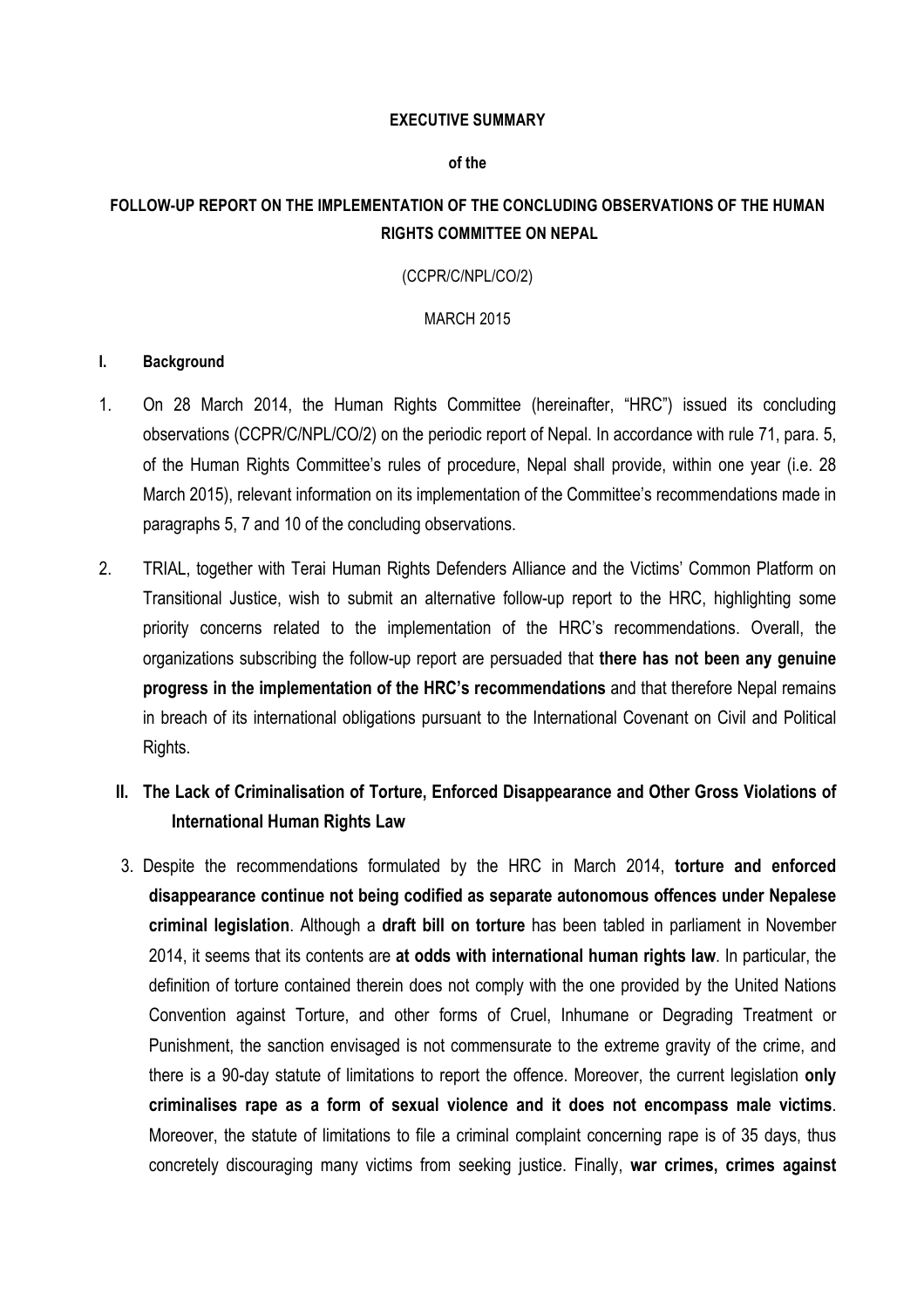**humanity and genocide continue not being autonomously defined and criminalised under Nepalese law.**

*For more details, see paras. 1-16 of the integral follow-up report*

# **III. The Failure to Effectively Investigate, Judge and Sanction Those Responsible for Gross Human Rights Violations Committed during the Armed Conflict**

4. Since March 2014 a **handful of people has been prosecuted and sentenced** for gross human rights violations committed during the conflict. However, the trials have been characterised by **political interferences and the sanctions eventually inflicted are not commensurate to the extreme gravity** of the crimes concerned. In the great majority of conflict-related cases **impunity remains rampant**. The situation is exacerbated by the difficulties created by the flawed legislation on torture and enforced disappearance.

*For more details, see paras. 17-21 of the integral follow-up report*

### **IV. Failure to Create an Effective and Independent Transitional Justice Mechanism**

5. Despite the order issued on 2 January 2014 by the Supreme Court of Nepal to amend the 2013 Ordinance concerning transitional justice mechanisms, **without genuine and thorough consultation with civil society, on 25 April 2014, the Parliament adopted a Transitional Justice Act that basically reproduces the 2013 Ordinance**. Victims' groups filed different petitions both against certain controversial provisions of this Act and against the procedure followed to select and appoint the commissioners. The Act provides for the creation of two different commissions: the Truth and Reconciliation Commission (TRC) and the Commission to Investigate Enforced Disappeared Persons (CIEDP). The main issues of concern in relation to the TR Act can be summarised in the following points: a) flawed understanding of the notion of reconciliation and related excessive power of the commissions; b) powers to recommend amnesty for crimes under international law and gross human rights violations; c) lack of criminalisation of offences that amount to crimes under international law and inadequate prosecution system; d) non-recognition of victim's right to reparation; and e) lack of independence of the commissions. **Commissioners were appointed on 10 February 2015**. On 26 February 2015 the Supreme Court of Nepal adopted a decision on some of the pending writs, ordering to amend the wording of some sections of the TR Act. In particular, the Supreme Court's decision amended the provisions **that gave discretionary powers to the transitional justice mechanisms to recommend amnesty, and which allowed the Ministry of Peace and Reconstruction to decide whether or not to prosecute perpetrators of crimes of serious nature**. Likewise, the Supreme Court held that the victim's consent should be made mandatory for reconciliation and that cases that are pending before various courts cannot be transferred to the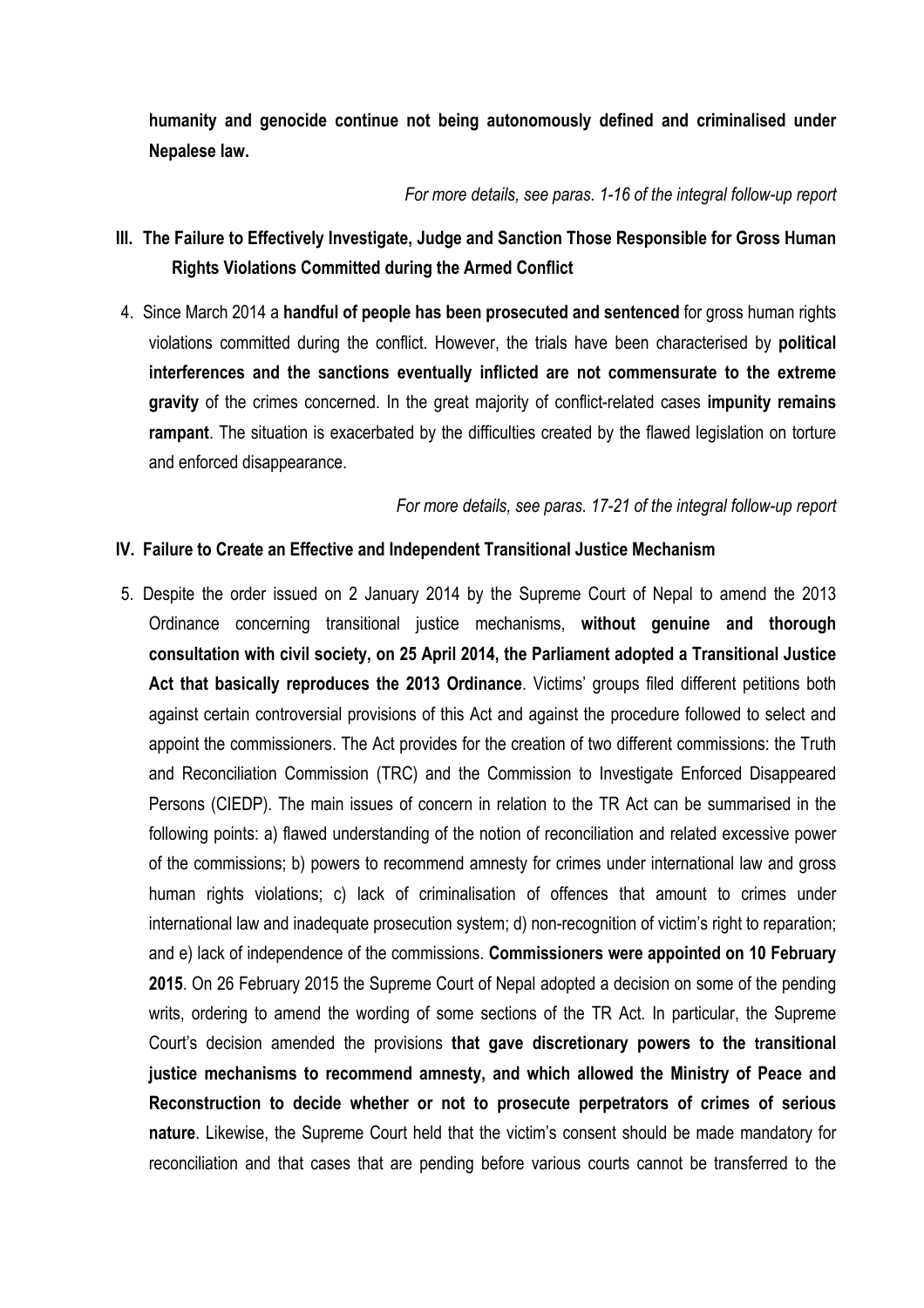Commissions. **The extent to which this decision will be implemented is yet to be seen. Another petition against the TR Act remains pending before the Supreme Court.**

6. The two Commissions have not yet started working and it is currently unknown whether the resources allocated to the Commissions will be sufficient for their mandate. Moreover, besides the Supreme Court's verdict, the process that lead to the formation of these Commissions has not offered the victims' groups a sufficient and genuine space for participation; the independence of the Commissioners is not guaranteed; the provisions of the TR Act do not guarantee the autonomous and independent functioning of the Commissions; the Commissions do not have full control over the selection of their personnel; the legal framework that the Commissions will use to recommend prosecution is unclear; and the TR Act does not recognise the victims' right to receive integral reparation, nor does it provide detailed rules and concrete guarantees in terms of witnesses and victims' protection. Finally, the fate of the cases which are not currently *sub judice* in the Supreme Court, but that could be initiated in the future, remains uncertain.

*For more details, see paras. 22-53 of the integral follow-up report*

# **V. Failure to Provide All Victims of Gross Human Rights Violations during the Conflict with and Effective Remedy**

7. At present, victims of gross human rights violations perpetrated during the conflict have not received integral reparation for the harm suffered and do not have an effective remedy to enforce such right. In the case of victims of rape and torture, the **application of a 35-day statute of limitation to file the claims jeopardises the possibility to obtain compensation**. In the few cases where **courts award pecuniary compensation, decisions often remain unimplemented**. All in all, existing legislation envisages **only pecuniary compensation and for a limited range of offences**, completely disregarding other forms of reparation such as restitution, rehabilitation, satisfaction and guarantees of non-repetition and leaving a large portion of the victims' universe excluded from the scope of the applicable legislation. The **interim relief programme does not encompass all conflict victims either and is not intended to provide integral reparation, but rather humanitarian aid**.

*For more details, see paras. 54-63 of the integral follow-up report*

### **VI. Failure to Adopt Guidelines for Vetting**

8. Notwithstanding the recommendations formulated by the HRC in March 2014, to the knowledge of the associations subscribing the follow-up report, Nepal has not taken **any initiative to adopt guidelines for vetting** to prevent those accused of human rights violations from holding public office and being ascended.

*For more details, see paras. 64-70 of the integral follow-up report*